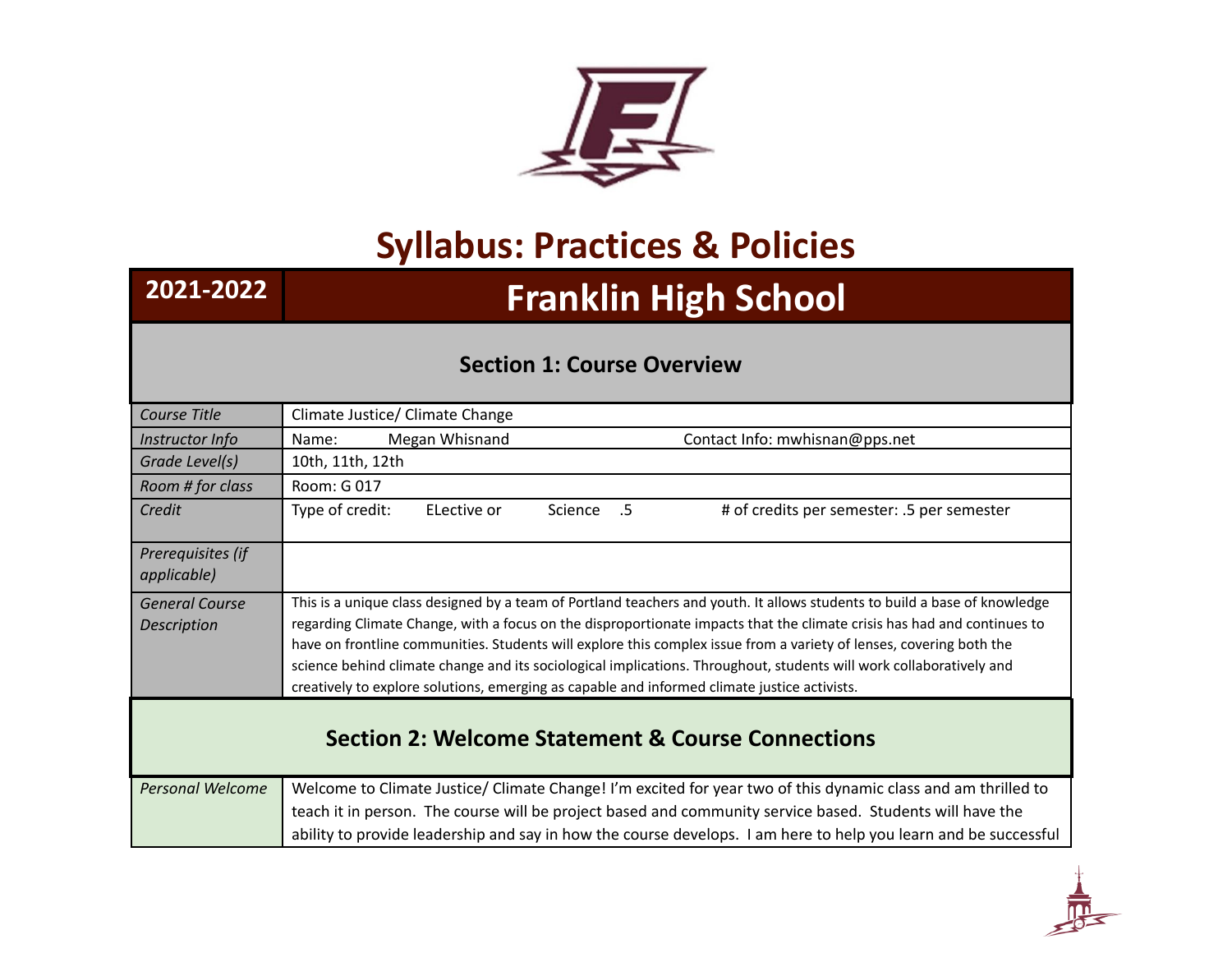|                                             | meaningful as possible.                                                                                                                                                                                                                             | in ClimateJustice. I understand that there are a lot of different learning styles and everyone is unique. I use a<br>variety of teaching techniques and my goal is to make our class as engaging, active and thought provoking, and                                                                                                                                                                                                                |                                                                                                                                                                                                                                                                                                                                                                                                          |
|---------------------------------------------|-----------------------------------------------------------------------------------------------------------------------------------------------------------------------------------------------------------------------------------------------------|----------------------------------------------------------------------------------------------------------------------------------------------------------------------------------------------------------------------------------------------------------------------------------------------------------------------------------------------------------------------------------------------------------------------------------------------------|----------------------------------------------------------------------------------------------------------------------------------------------------------------------------------------------------------------------------------------------------------------------------------------------------------------------------------------------------------------------------------------------------------|
| Course Highlights<br>(topics, themes, areas | <b>CLASS SCOPE AND SEQUENCE</b>                                                                                                                                                                                                                     |                                                                                                                                                                                                                                                                                                                                                                                                                                                    |                                                                                                                                                                                                                                                                                                                                                                                                          |
| of study)                                   | Unit                                                                                                                                                                                                                                                | Upon completing the course, students will understand many facets of Climate Justice, following the units outlined below:<br><b>Science Skills</b>                                                                                                                                                                                                                                                                                                  | <b>Social Studies Skills</b>                                                                                                                                                                                                                                                                                                                                                                             |
|                                             | <b>Introduction to Climate</b><br><b>Justice and Frontline</b><br><b>Communities</b><br>Climate change has<br>serious and<br>disproportionate impacts<br>on marginalized<br>communities.                                                            | HS-ETS1-1: Analyze a global challenge and<br>specify solutions that account for societal needs<br>and wants.<br><b>HS-ETS1-3:</b> Evaluate a solution to a real-world<br>problem based on criteria that account for a<br>range of constraints.<br>HS-LS2-7: Design, evaluate, and refine a solution<br>for reducing the impacts of human activities on<br>the environment and biodiversity.                                                        | HS.15: Analyze and explain the multiple<br>perspectives of ethnic and traditionally<br>marginalized groups to investigate past and<br>present events as well as conflicting interests.<br>HS.75: Evaluate options for individual and<br>collective actions to address local, regional and<br>global problems by engaging in self-reflection,<br>strategy identification, and complex causal<br>reasoning |
|                                             | <b>Scientific Models of</b><br><b>Climate Change</b><br>There is a complex<br>scientific relationship<br>between natural systems<br>and human activity. Global<br>and Indigenous models of<br>attaining climate stability<br>and resilience differ. | HS-ESS3-5: Analyze global climate models to<br>make an evidence-based forecast of the current<br>rate of climate change and associated impacts.<br>HS-ESS2-6: Develop a quantitative model to<br>describe the cycling of carbon among the<br>hydrosphere, atmosphere, geosphere, and<br>biosphere.<br>HS-ESS3-6: Use a computational representation<br>to illustrate the relationships among Earth<br>systems and how human activity affects them. | HS.60: Analyze the history, culture, tribal<br>sovereignty, and historical and current issues o<br>the American Indian/Alaska Native/Native<br>Hawaiian in Oregon and the United States.<br>HS.50: Determine the influence of long-term<br>climate change and variability on human<br>migration, settlement patterns, resource use,<br>and land uses at local-to-global scales.                          |
|                                             | <b>Effects, Impacts, and</b><br><b>Solutions</b><br>Climate change causes a<br>variety of negative impacts<br>on the planet and on<br>communities. Systemic<br>changes are essential to<br>solving the climate crisis.                              | HS-ESS2-4: Use a model to describe how<br>variations in the flow of energy into and out of<br>Earth's systems result in changes in climate.<br>HS-LS2-7: Design, evaluate, and refine a solution<br>for reducing the impacts of human activities on<br>the environment and biodiversity.                                                                                                                                                           | HS.53: Explain how power and privilege<br>influence where people live and how they<br>interact with their environment<br>HS.61: Analyze and explain historical, social and<br>political issues in regards to power, inequality,<br>and justice<br>HS.46: Assess how changes in the<br>environmental and cultural characteristics of a<br>region influence land use and sustainability.                   |
|                                             | <b>Power and Policy</b><br>Politicians and other<br>powerful individuals play a                                                                                                                                                                     | HS-ESS3-3. Create a computational simulation<br>to illustrate the relationships among<br>management of natural resources, the                                                                                                                                                                                                                                                                                                                      | HS.47 Explain how political and economic<br>power dynamics have influenced cultural and<br>environmental characteristics of various region                                                                                                                                                                                                                                                               |

 $\frac{1}{\sqrt{2}}$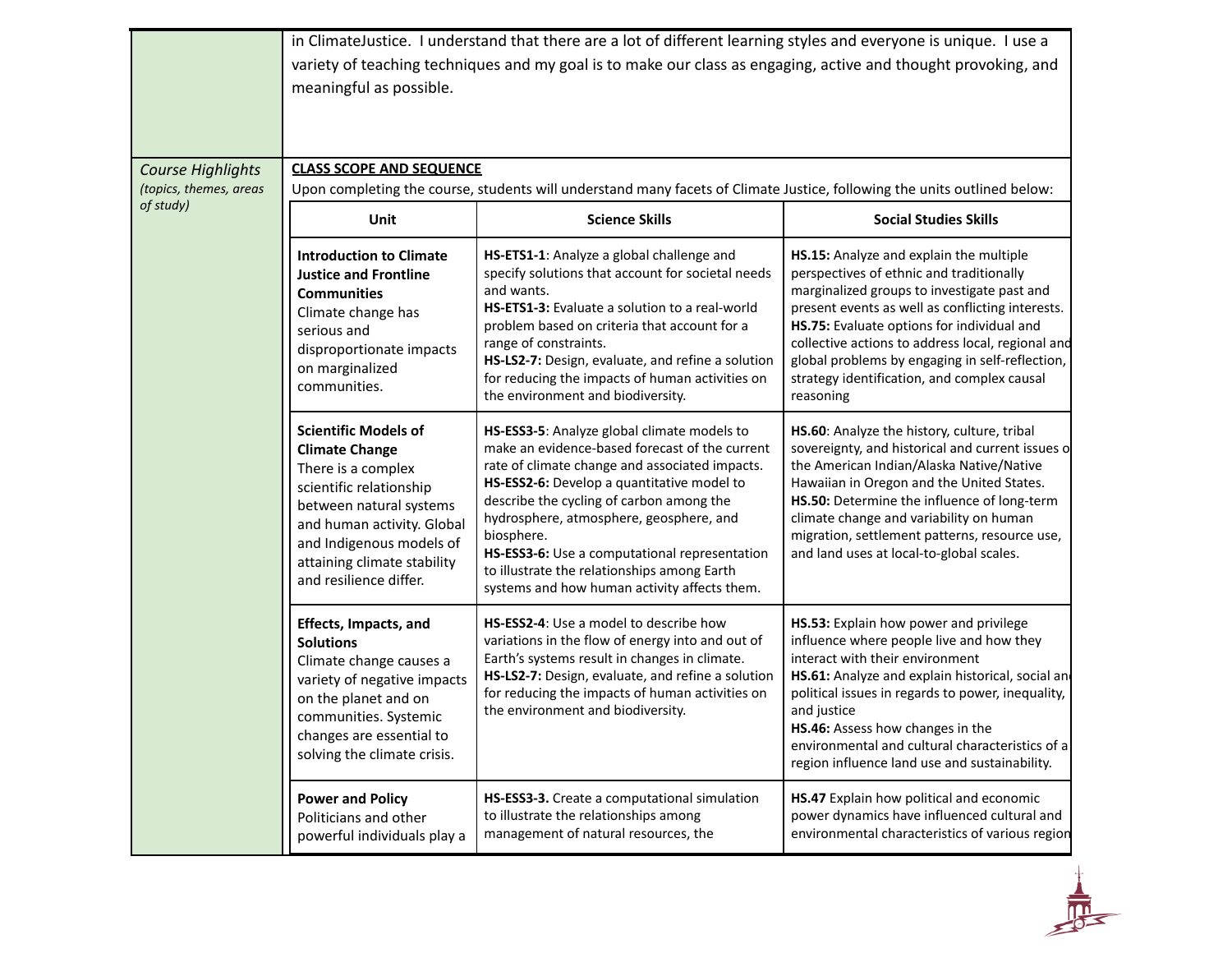|                                    | unique role in the climate<br>crisis. Activism is a tool for<br>individual impact.                                         | sustainability of human populations, and<br>biodiversity.                                            | HS.26 Explain how globalization trends affect<br>economic growth, rights of citizens, the<br>environment, and resources in various nations. |
|------------------------------------|----------------------------------------------------------------------------------------------------------------------------|------------------------------------------------------------------------------------------------------|---------------------------------------------------------------------------------------------------------------------------------------------|
|                                    | <b>Taking Action</b><br>Youth voice is central to<br>the climate movement,<br>and solutions can start<br>with individuals. | Deepens skills developed in earlier units                                                            | Deepens skills developed in earlier units                                                                                                   |
|                                    |                                                                                                                            |                                                                                                      |                                                                                                                                             |
|                                    |                                                                                                                            |                                                                                                      |                                                                                                                                             |
|                                    |                                                                                                                            |                                                                                                      |                                                                                                                                             |
|                                    |                                                                                                                            |                                                                                                      |                                                                                                                                             |
|                                    |                                                                                                                            |                                                                                                      |                                                                                                                                             |
| Course<br>Connections to PPS       |                                                                                                                            | Climate Justice will help create students to be compassionate critical thinkers, able to collaborate |                                                                                                                                             |
| <b>Relmagined Vision</b>           |                                                                                                                            | and solve problems, and be prepared to lead a more socially just world.                              |                                                                                                                                             |
| <b>Section 3: Student Learning</b> |                                                                                                                            |                                                                                                      |                                                                                                                                             |

上思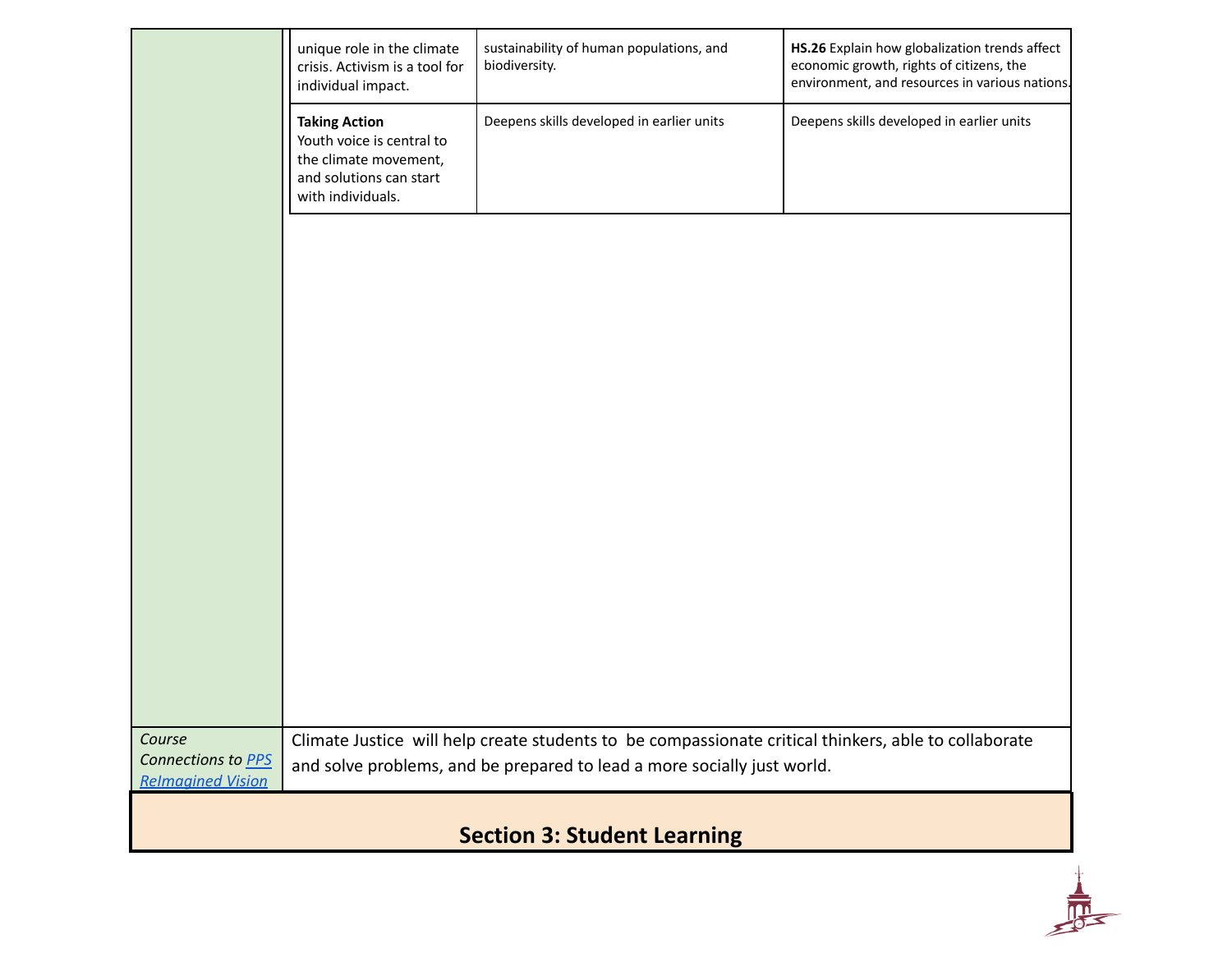## *Prioritized Standards*

## The following standards will be explored in the course:

### **CLASS SCOPE AND SEQUENCE**

Upon completing the course, students will understand many facets of Climate Justice, following the units outlined below:

| Unit                                                                                                                                                                                                                                                | <b>Science Skills</b>                                                                                                                                                                                                                                                                                                                                                                                                                              | <b>Social Studies Skills</b>                                                                                                                                                                                                                                                                                                                                                                             |
|-----------------------------------------------------------------------------------------------------------------------------------------------------------------------------------------------------------------------------------------------------|----------------------------------------------------------------------------------------------------------------------------------------------------------------------------------------------------------------------------------------------------------------------------------------------------------------------------------------------------------------------------------------------------------------------------------------------------|----------------------------------------------------------------------------------------------------------------------------------------------------------------------------------------------------------------------------------------------------------------------------------------------------------------------------------------------------------------------------------------------------------|
| <b>Introduction to Climate</b><br><b>Justice and Frontline</b><br><b>Communities</b><br>Climate change has<br>serious and<br>disproportionate impacts<br>on marginalized<br>communities.                                                            | HS-ETS1-1: Analyze a global challenge and<br>specify solutions that account for societal needs<br>and wants.<br>HS-ETS1-3: Evaluate a solution to a real-world<br>problem based on criteria that account for a<br>range of constraints.<br>HS-LS2-7: Design, evaluate, and refine a solution<br>for reducing the impacts of human activities on<br>the environment and biodiversity.                                                               | HS.15: Analyze and explain the multiple<br>perspectives of ethnic and traditionally<br>marginalized groups to investigate past and<br>present events as well as conflicting interests.<br>HS.75: Evaluate options for individual and<br>collective actions to address local, regional and<br>global problems by engaging in self-reflection,<br>strategy identification, and complex causal<br>reasoning |
| <b>Scientific Models of</b><br><b>Climate Change</b><br>There is a complex<br>scientific relationship<br>between natural systems<br>and human activity. Global<br>and Indigenous models of<br>attaining climate stability<br>and resilience differ. | HS-ESS3-5: Analyze global climate models to<br>make an evidence-based forecast of the current<br>rate of climate change and associated impacts.<br>HS-ESS2-6: Develop a quantitative model to<br>describe the cycling of carbon among the<br>hydrosphere, atmosphere, geosphere, and<br>biosphere.<br>HS-ESS3-6: Use a computational representation<br>to illustrate the relationships among Earth<br>systems and how human activity affects them. | HS.60: Analyze the history, culture, tribal<br>sovereignty, and historical and current issues o<br>the American Indian/Alaska Native/Native<br>Hawaiian in Oregon and the United States.<br>HS.50: Determine the influence of long-term<br>climate change and variability on human<br>migration, settlement patterns, resource use,<br>and land uses at local-to-global scales.                          |
| <b>Effects, Impacts, and</b><br><b>Solutions</b><br>Climate change causes a<br>variety of negative impacts<br>on the planet and on<br>communities. Systemic<br>changes are essential to<br>solving the climate crisis.                              | HS-ESS2-4: Use a model to describe how<br>variations in the flow of energy into and out of<br>Earth's systems result in changes in climate.<br>HS-LS2-7: Design, evaluate, and refine a solution<br>for reducing the impacts of human activities on<br>the environment and biodiversity.                                                                                                                                                           | HS.53: Explain how power and privilege<br>influence where people live and how they<br>interact with their environment<br>HS.61: Analyze and explain historical, social and<br>political issues in regards to power, inequality,<br>and justice<br>HS.46: Assess how changes in the<br>environmental and cultural characteristics of a<br>region influence land use and sustainability.                   |
| <b>Power and Policy</b><br>Politicians and other<br>powerful individuals play a<br>unique role in the climate<br>crisis. Activism is a tool for<br>individual impact.                                                                               | HS-ESS3-3. Create a computational simulation<br>to illustrate the relationships among<br>management of natural resources, the<br>sustainability of human populations, and<br>biodiversity.                                                                                                                                                                                                                                                         | HS.47 Explain how political and economic<br>power dynamics have influenced cultural and<br>environmental characteristics of various region<br>HS.26 Explain how globalization trends affect<br>economic growth, rights of citizens, the<br>environment, and resources in various nations.                                                                                                                |

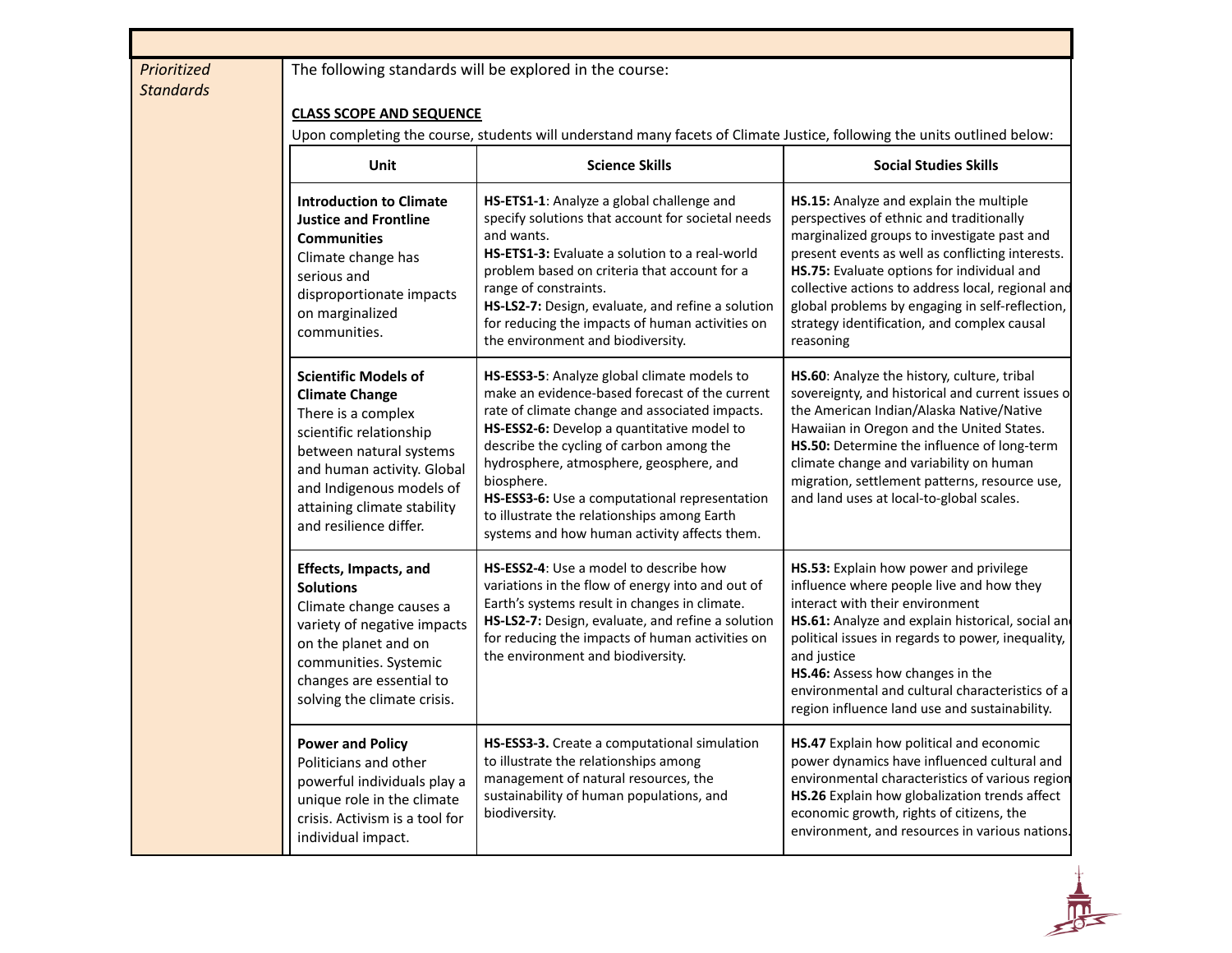|                                                                                                     | <b>Taking Action</b><br>Youth voice is central to<br>the climate movement,<br>and solutions can start<br>with individuals.                                                                                                                                                                                                                                                                                                                                                                                                                                                                                                                                                                                                                                                                                                                                                                                                                                                                                                                                                                                                                                                                                                                                                                                                               | Deepens skills developed in earlier units                                                                                                                                                                                                                                                                                                      | Deepens skills developed in earlier units |
|-----------------------------------------------------------------------------------------------------|------------------------------------------------------------------------------------------------------------------------------------------------------------------------------------------------------------------------------------------------------------------------------------------------------------------------------------------------------------------------------------------------------------------------------------------------------------------------------------------------------------------------------------------------------------------------------------------------------------------------------------------------------------------------------------------------------------------------------------------------------------------------------------------------------------------------------------------------------------------------------------------------------------------------------------------------------------------------------------------------------------------------------------------------------------------------------------------------------------------------------------------------------------------------------------------------------------------------------------------------------------------------------------------------------------------------------------------|------------------------------------------------------------------------------------------------------------------------------------------------------------------------------------------------------------------------------------------------------------------------------------------------------------------------------------------------|-------------------------------------------|
| <b>PPS Graduate</b><br>Portrait<br><b>Connections</b>                                               | Optimistic and future-oriented<br>Resilient and adaptable learners                                                                                                                                                                                                                                                                                                                                                                                                                                                                                                                                                                                                                                                                                                                                                                                                                                                                                                                                                                                                                                                                                                                                                                                                                                                                       | I will help students grow their knowledge and skills in the following aspects of PPS's Graduate Portrait:<br>Inclusive and collaborative problem solvers<br>Inquisitive critical thinking with deep core knowledge<br>Influential and informed global stewards<br>Powerful and effective communicators<br>Reflective, empathetic and empowered |                                           |
| Differentiation/<br>accessibility<br>strategies and<br>supports:                                    | I will provide the following supports specifically for students in the following programs:<br>Special Education: I will be familiar with the IEP for each student who has one and I will make the appropriate<br>accommodations and modifications for individuals. I will collaborate regularly with their case managers,<br>including attending IEP meetings when I'm able and I will refer students when it is appropriate to do so.<br>504 Plans: I will be aware of the details within the 504 plans of individuals and I will make the necessary<br>accommodations.<br>English Language Learners: I will collaborate with the student's ELL teacher and I will provide materials that are<br>appropriate for their ELL level as well as scaffolding the content of the APES course itself to scaffold English<br>language learning opportunities. When it is appropriate and possible, I will offer content specific materials in a<br>student's first language to support their learning.<br>Talented & Gifted: I will be aware of the student's area of identification and provide extension opportunities<br>for all assignments. I will support, encourage and expect that student's with TAG identification extend their<br>learning whenever possible and appropriate. I will refer students when it is appropriate to do so. |                                                                                                                                                                                                                                                                                                                                                |                                           |
| Personalized<br>Learning<br><b>Graduation</b><br>Requirements (as<br>applicable in this<br>course): | Complete a resume<br>Complete the My Plan Essay                                                                                                                                                                                                                                                                                                                                                                                                                                                                                                                                                                                                                                                                                                                                                                                                                                                                                                                                                                                                                                                                                                                                                                                                                                                                                          | Career Related Learning Experience (CRLE) #1<br>Career Related Learning Experience (CRLE) #2<br>-The experience(s) will be: We will have various guest speakers                                                                                                                                                                                |                                           |
|                                                                                                     |                                                                                                                                                                                                                                                                                                                                                                                                                                                                                                                                                                                                                                                                                                                                                                                                                                                                                                                                                                                                                                                                                                                                                                                                                                                                                                                                          |                                                                                                                                                                                                                                                                                                                                                |                                           |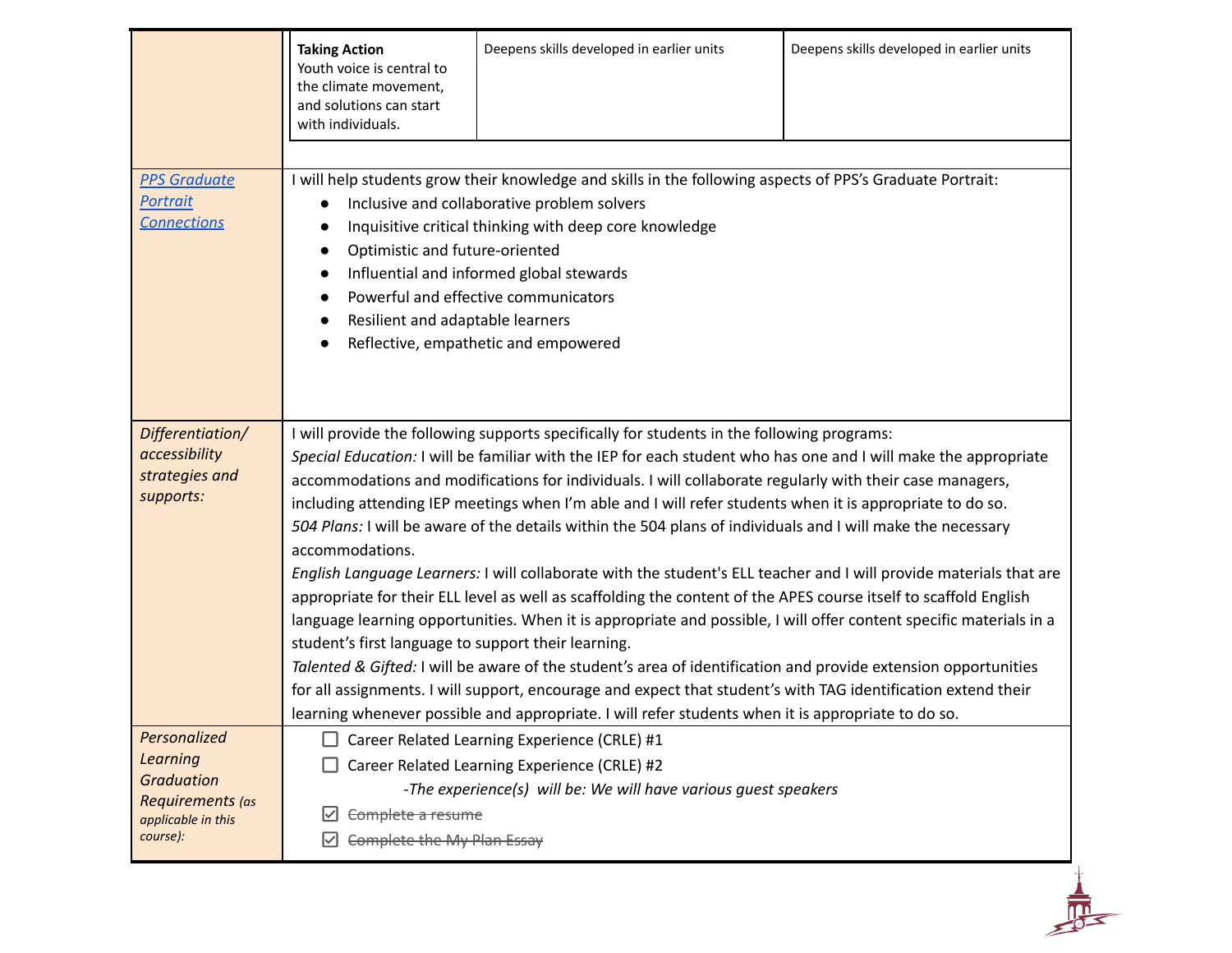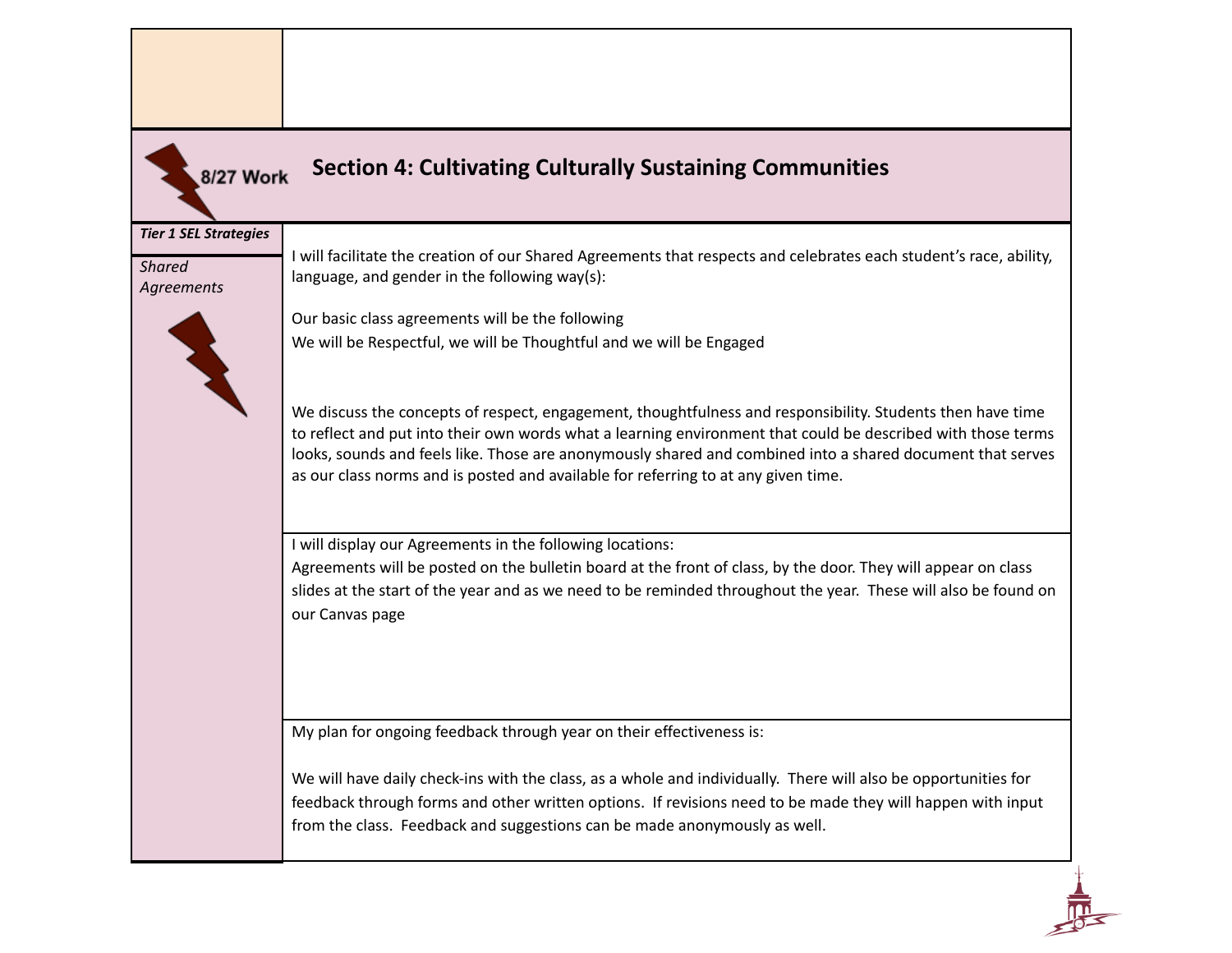| Student's<br>Perspective &<br><b>Needs</b> | I will cultivate culturally sustaining relationships with students by:<br>Having daily check-ins with students and making an effort to try to have a personal interaction with each<br>student, every class period.<br>They will complete a survey that illuminates me on their personal academic support needs and what they are<br>comfortable sharing with me about their lives.<br>Using the Remind app. and emailing parents/guardians to offer positive feedback about things that are going<br>well and successes their students are having. |
|--------------------------------------------|-----------------------------------------------------------------------------------------------------------------------------------------------------------------------------------------------------------------------------------------------------------------------------------------------------------------------------------------------------------------------------------------------------------------------------------------------------------------------------------------------------------------------------------------------------|
|                                            | Families can communicate what they know of their student's needs with me in the following ways:<br>Emailing me at mwhisnan@pps.net<br>Through our class remind<br>Through messages on Canvas<br>A phone call to me through the school                                                                                                                                                                                                                                                                                                               |
| Empowering<br><b>Students</b>              | I will celebrate student successes in the following ways:<br>A goal of mine is to bring joy to class everyday. Celebrating student success is a way to do this. I will praise<br>them on accomplishments made in the class and in other aspects of their lives. Stickers and stamps<br>always are a hit for rewards.<br>I will display their work for others to enjoy.<br>I will make phone calls home and Emails to parents/guardians sharing their successes.                                                                                     |

 $\frac{1}{\sqrt{2}}$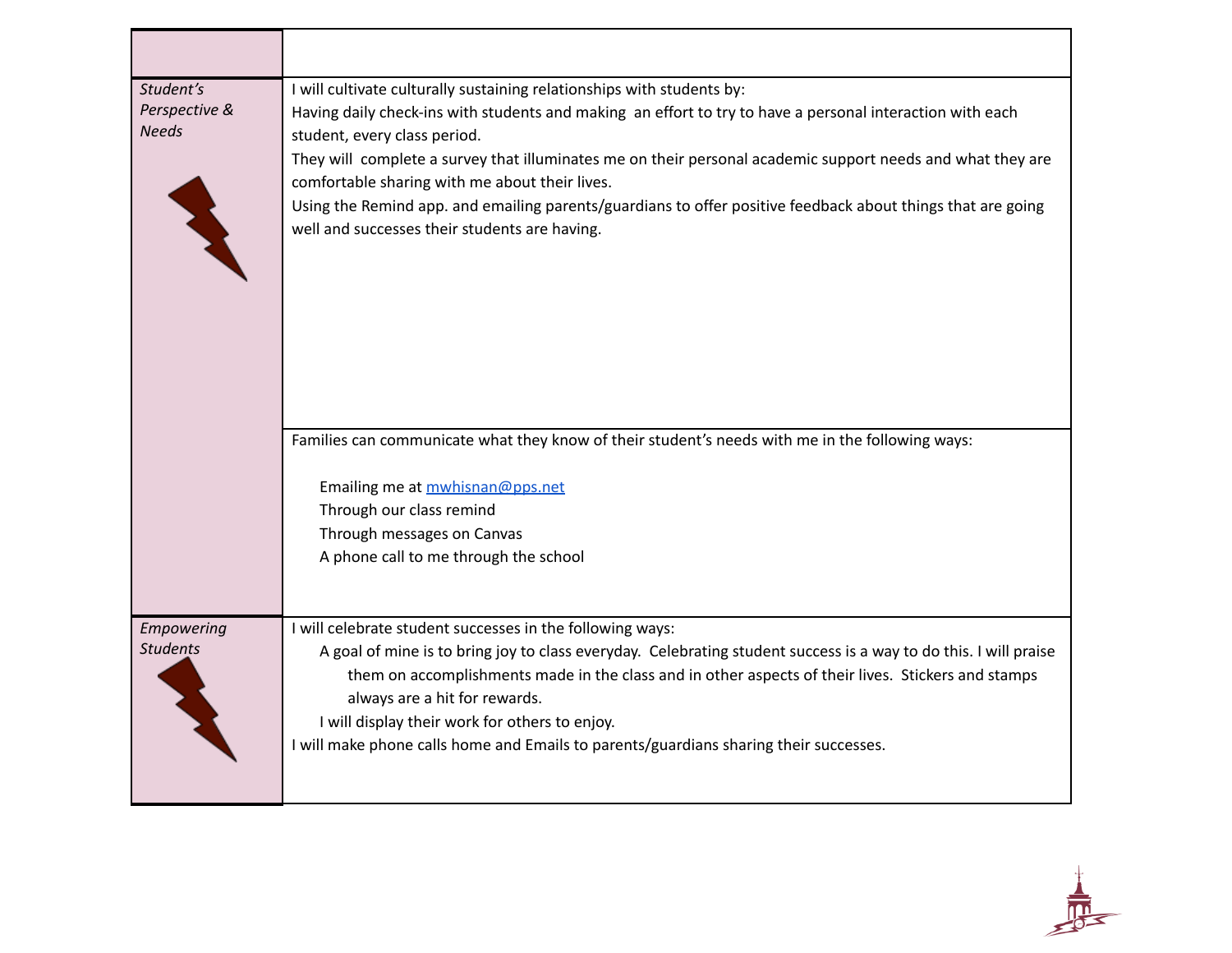|                                       | I will solicit student feedback on my pedagogy, policies and practices by:<br>Using exit tickets and anonymous surveys as well as fostering trusting relationships where student's feel<br>confident advocating for themselves and the group by voicing concerns and suggestions about how I am<br>delivering content.<br>We will have daily check-ins with the class, as a whole and individually. There will also be opportunities for<br>feedback through forms and other written options. If revisions need to be made they will happen with input<br>from the class.<br>When class agreements aren't maintained (i.e. behavior) by a student I will approach it in the following ways:<br>Over the years, I have found private conversions with students who are struggling to adhere to our shared<br>classroom agreements to be the most effective strategy for supporting them in choosing to do so. If this is<br>unsuccessful, I will reach out to other teachers who are currently, or have recently, worked with the student<br>and I will reach out to the people listed in Synergy as parents/guardians. Often, that leads me to a greater<br>understanding of the function of the behavior, which I can then work to accommodate and create a learning<br>environment where the student feels comfortable and productive. |
|---------------------------------------|------------------------------------------------------------------------------------------------------------------------------------------------------------------------------------------------------------------------------------------------------------------------------------------------------------------------------------------------------------------------------------------------------------------------------------------------------------------------------------------------------------------------------------------------------------------------------------------------------------------------------------------------------------------------------------------------------------------------------------------------------------------------------------------------------------------------------------------------------------------------------------------------------------------------------------------------------------------------------------------------------------------------------------------------------------------------------------------------------------------------------------------------------------------------------------------------------------------------------------------------------------------------------------------------------------------------------------------|
| Showcasing<br><b>Student Assets</b>   | I will provided opportunities for students to choose to share and showcase their work by:<br>Their work will add to the diversity and beauty of student work on our classroom walls. Opportunities to share<br>work and ideas through class presentations and student work exhibits and showcases.                                                                                                                                                                                                                                                                                                                                                                                                                                                                                                                                                                                                                                                                                                                                                                                                                                                                                                                                                                                                                                       |
|                                       | <b>Section 5: Classroom Specific Procedures</b>                                                                                                                                                                                                                                                                                                                                                                                                                                                                                                                                                                                                                                                                                                                                                                                                                                                                                                                                                                                                                                                                                                                                                                                                                                                                                          |
| Safety issues and<br>requirements (if | Please follow all science safety rules, listen carefully to instructions given by the teacher and carefully read and<br>follow instructions when doing labs in the classroom and outside.                                                                                                                                                                                                                                                                                                                                                                                                                                                                                                                                                                                                                                                                                                                                                                                                                                                                                                                                                                                                                                                                                                                                                |

*applicable): Coming & Going from class* I understand the importance of students taking care of their needs. Please use the following guidelines when coming and going from class: Please try to be on time. If you are late, please join us with the least disruptions possible.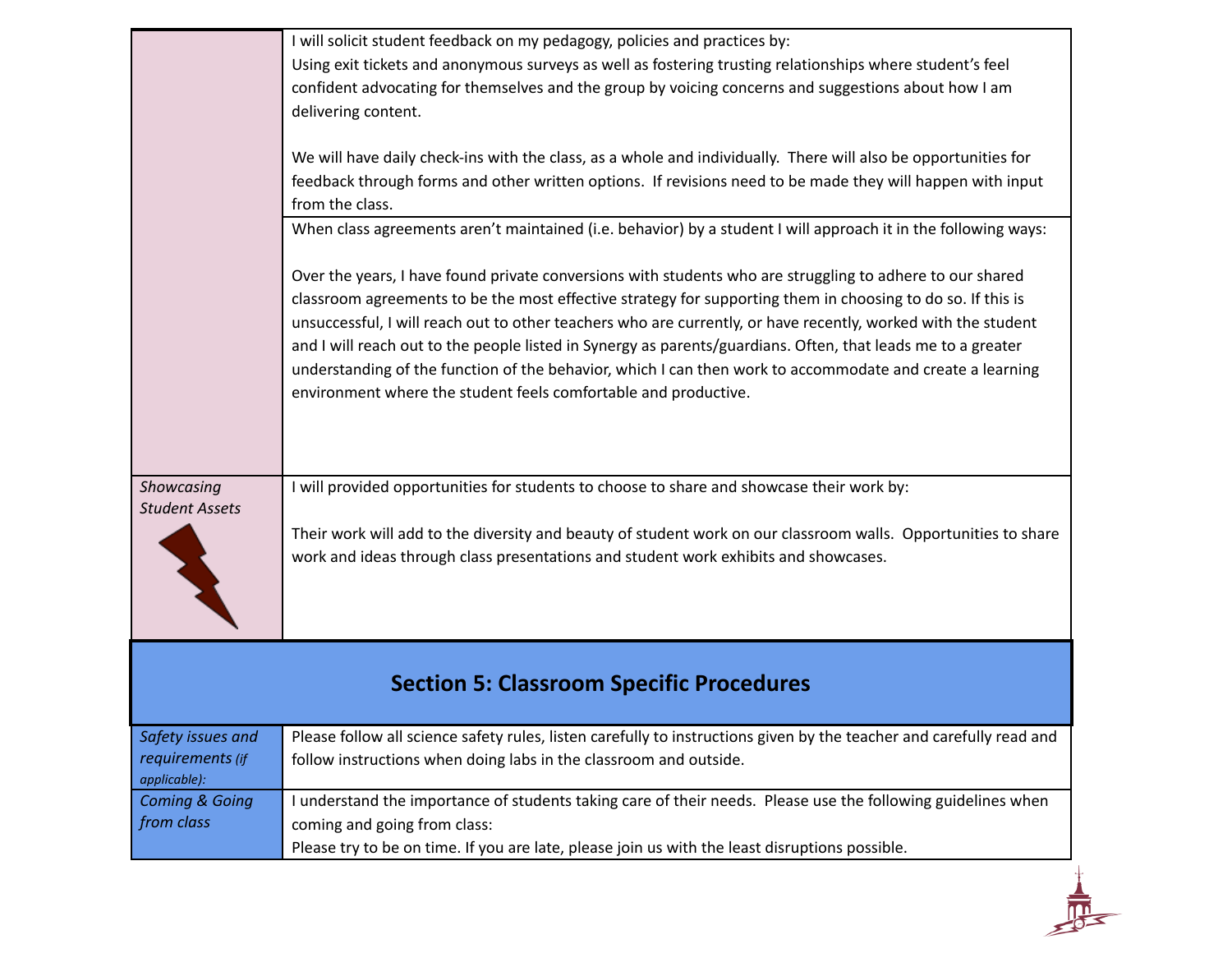|                                           | Let me know when you need a Hall Pass, I am happy to provide you one.                                             |
|-------------------------------------------|-------------------------------------------------------------------------------------------------------------------|
|                                           | Please do try to limit your time outside of the classroom during class time.                                      |
|                                           | Please remember to center our shared classroom agreements.                                                        |
|                                           |                                                                                                                   |
| <b>Submitting Work</b>                    | I will collect work from students in the following way:                                                           |
|                                           | *Digital work will be turned in through our Canvas page.                                                          |
|                                           | * If single paper copy it will be turned into a labeled class folder in a basket to the front table               |
|                                           | *Work done in notebooks will be stamped and collected at the end of each unit                                     |
|                                           | If a student misses a deadline, I will partner with the student in the following ways so they have the ability to |
|                                           | demonstrate their abilities:                                                                                      |
|                                           | We will meet to determine a reasonable and realistic plan for submitting the missing work.                        |
|                                           |                                                                                                                   |
| <b>Returning Your</b>                     | My plan to return student work is the following:                                                                  |
| <b>Work</b>                               | Timeline: Within in a week or two of submission                                                                   |
|                                           | What to look for on your returned work: For most assignments A check mark means you earned full credit            |
|                                           | A check minus means you should consider making edits/improvements but revise for more!                            |
|                                           | A check plus means you excelled and earned a bonus point(s)                                                       |
|                                           |                                                                                                                   |
|                                           | Revision Opportunities: You may come into tutorial to correct exams and earn up to an 80%. Other work you         |
|                                           | are not satisfied with your grade may be revised once.                                                            |
| <b>Formatting Work</b><br>(if applicable) | Directions on how to format submitted work (ex. formal papers, lab reports, etc) can be found here:               |
| <b>Attendance</b>                         | If a student is absent, I can help them get caught up by: encouraging them to look at Canvas to see what was      |
|                                           | missed and we'll check in upon return to class. Email me with questions. Come to Tutorial!                        |
|                                           |                                                                                                                   |
|                                           |                                                                                                                   |
|                                           | <b>Section 6: Course Resources &amp; Materials</b>                                                                |
| <b>Materials Provided</b>                 | I will provide the following materials to students: Whatever is needed.                                           |
|                                           |                                                                                                                   |
| <b>Materials Needed</b>                   | Please have the following materials for this course:                                                              |
|                                           | A notebook just for this course. Writing utensils, Colored pencils, highlighters,                                 |
|                                           | Franklin can help with any materials you may need as well. Please reach out to me privately and I will help you   |
|                                           |                                                                                                                   |
|                                           |                                                                                                                   |
|                                           |                                                                                                                   |
|                                           |                                                                                                                   |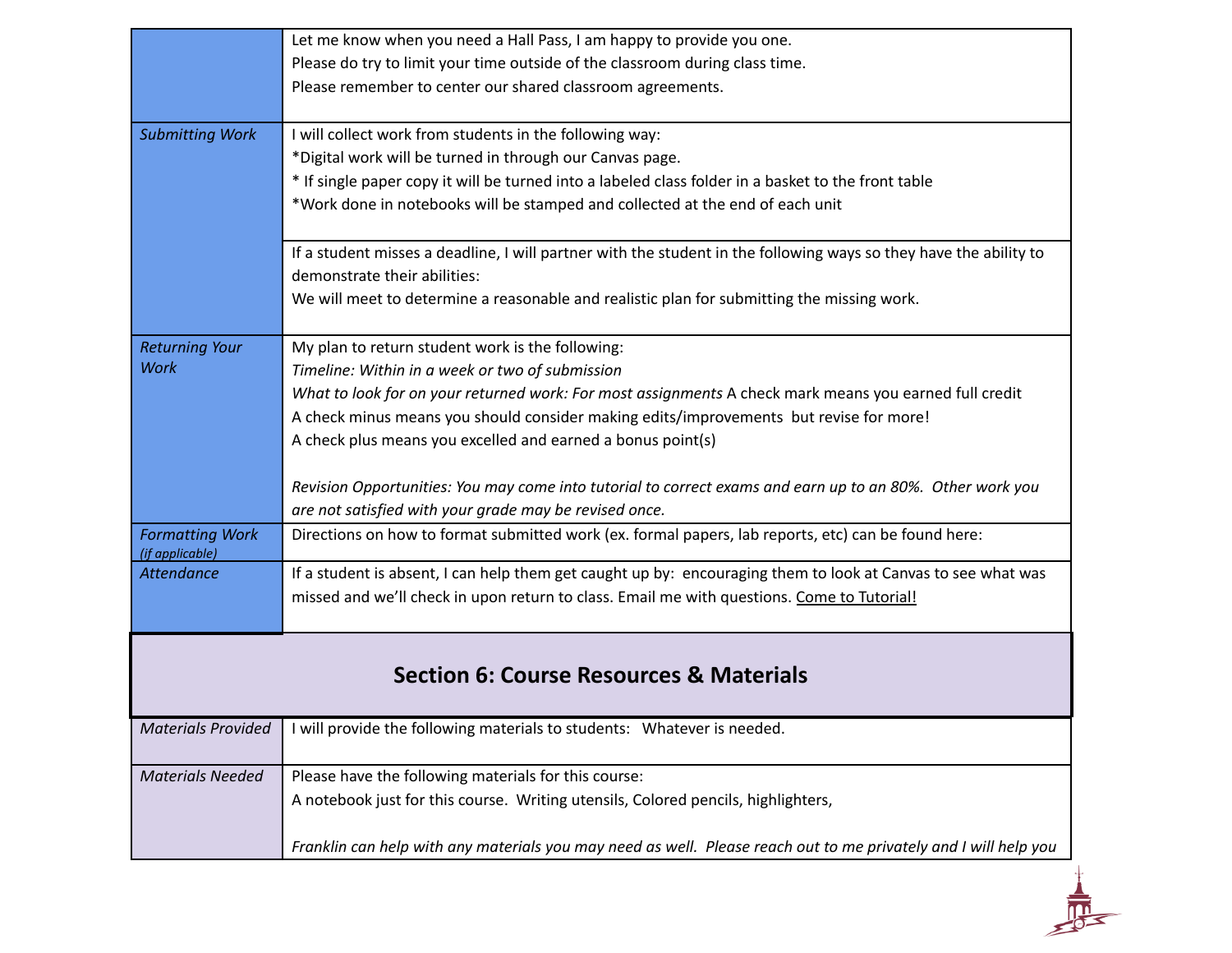|                         | get what you need.                                                                                               |
|-------------------------|------------------------------------------------------------------------------------------------------------------|
| <b>Course Resources</b> | Here is a link to resources that are helpful to students during this course:                                     |
|                         | Here is our Canvas page filled with resources in the module section                                              |
|                         |                                                                                                                  |
| Empowering              | The following are resources available for families to assist and support students through the course:            |
| <b>Families</b>         | Here is our canvas page                                                                                          |
|                         |                                                                                                                  |
|                         |                                                                                                                  |
|                         | <b>Section 7: Assessment of Progress and Achievement</b>                                                         |
| Formative               | As students move through the learning journey during specific units/topics, I will assess & communicate their    |
| <b>Assessments</b>      | progress in the following ways:                                                                                  |
|                         | Daily work graded and returned within a week, or often graded and recorded on the spot. Not all daily work       |
|                         | will be recorded in Synergy. IF something will be going into Synergy I will communicate that clearly on the      |
|                         | assignment. It will say "This will be graded in Synergy!"                                                        |
|                         |                                                                                                                  |
| <b>Summative</b>        | As we complete specific units/topics I will provide the following types of opportunities for students to provide |
| Assessments             | evidence of their learned abilities:                                                                             |
|                         |                                                                                                                  |
|                         | Graded projects, points determined based on project, communicated before project is begun and will include       |
|                         | rubric with examples. These will be graded in Synergy.                                                           |
|                         |                                                                                                                  |
| Student Role in         | Students and I will partner to determine how they can demonstrate their abilities in the following ways:         |
| Assessment              | Collaborative creation of rubrics, self assessment, peer assessment.                                             |
|                         |                                                                                                                  |
|                         |                                                                                                                  |
|                         |                                                                                                                  |
|                         | <b>Section 8: Grades</b>                                                                                         |
|                         | <b>Progress Report Cards &amp; Final Report Cards</b>                                                            |
|                         |                                                                                                                  |
| <b>Accessing Grades</b> | Students & Families can go to the following location for up-to-date information about their grades throughout    |
|                         | the semester: Grades can be found on Synergy. I will NOT be using Canvas for grading purposes. I will use, at    |
|                         | times, to provide feedback only.                                                                                 |
|                         |                                                                                                                  |
|                         |                                                                                                                  |
|                         |                                                                                                                  |
|                         |                                                                                                                  |